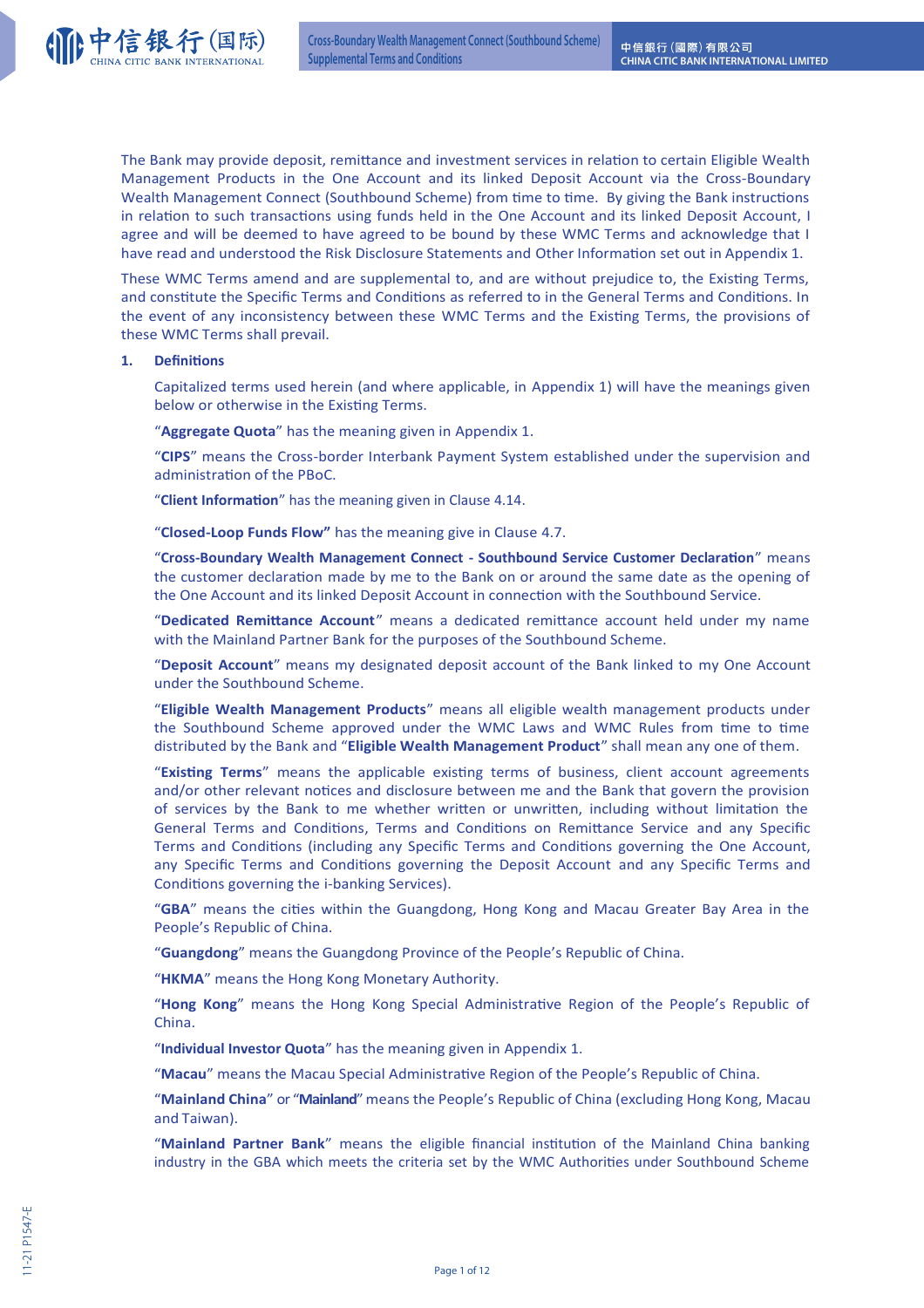where the Dedicated Remittance Account will be opened.

"**PBoC**" means the People's Bank of China.

"**Related Person**" means any of the Bank's affiliates, or any director, senior officer, employee or agent of the Bank or the Bank's affiliates.

"**RMB**" or "**Renminbi**" means the lawful currency of Mainland China, deliverable in Hong Kong.

"**SFC**" means the Securities and Futures Commission of Hong Kong.

"**SFO**" means the Securities and Futures Ordinance (Cap. 571 of the Laws of Hong Kong).

"Southbound Service" means the deposit, remittance, investment services and/ or other related services permitted under the WMC Rules (if applicable) provided by the Bank through the relevant One Account and its linked Deposit Account, which together are designated as the one dedicated investment account under the Southbound Scheme, for and recording my transaction in the Eligible Wealth Management Products and my remittance transfers to/from the linked Deposit Account under the Southbound Scheme, respectively.

"Southbound Scheme" means the scheme in which eligible residents in the Mainland cities in the GBA transacting in Eligible Wealth Management Products distributed by banks in Hong Kong via designated channels under the WMC.

"Taxes" means all retrospective, present or future taxes, duties, levies, imposts, charges, assessments, deductions, withholdings and related liabilities, including additions to tax, penalties and interest imposed on or in respect of (i) Eligible Wealth Management Products, (ii) any transactions effected under these WMC Terms or (iii) me.

"**Vulnerable Customer**" has the meaning given to "VC" in Annex 1 to the circular issued by the HKMA on 25 September 2019 entitled "Investor Protection Measures in respect of Investment, Insurance and Mandatory Provident Fund Products" or any equivalent guidance issued by the HKMA from time to time.

"Vulnerable Customer Assessment" has the meaning given to "VC Assessment" in Section III.2 of Annex 1 to the circular issued by the HKMA on 25 September 2019 entitled "Investor Protection Measures in respect of Investment, Insurance and Mandatory Provident Fund Products" or any equivalent guidance issued by the HKMA from time to time.

"**WMC**" means the Cross-Boundary Wealth Management Connect, a programme developed or to be developed by the WMC Authorities where eligible residents in the Mainland cities in the GBA and Hong Kong, through a Closed-Loop Funds Flow channel established between the banking systems of Hong Kong and Mainland China invest in wealth management products distributed in each other's market.

"WMC Authorities" means the regulators which regulate WMC and activities relating to of WMC, including without limitation, the HKMA, SFC, PBoC, Monetary Authority of Macao and any other regulator, agency or authority with jurisdiction, authority or responsibility in respect of the WMC.

"WMC Laws" means the laws and regulations of Hong Kong and Mainland China from time to time in respect of WMC or any activities arising from WMC.

"**WMC Rules**" means any rules, policies or guidelines published or applied or implemented by any WMC Authority from time to time in respect of WMC or any activities arising from WMC.

"**WMC Terms**" means these Cross-Boundary Wealth Management Connect (Southbound Scheme) Supplemental Terms and Conditions, as may be amended, updated and/or supplemented from time to time.

### **2. Eligible Investors**

- 2.1 Notwithstanding any provisions in the Existing Terms, I confirm, represent and undertake on a continuing basis, including without limitation on the first date that these WMC Terms are effective and on each date that I give any instruction to the Bank under these WMC Terms, that:
	- (a) I have understood the relevant eligibility requirements set out by the relevant Mainland WMC Authorities and Mainland Partner Bank from time to time for my participation under the Southbound Scheme and confirm that I have complied with such criteria;
	- (b) I have fulfilled the eligibility requirements required by the Bank as set out in the " Cross-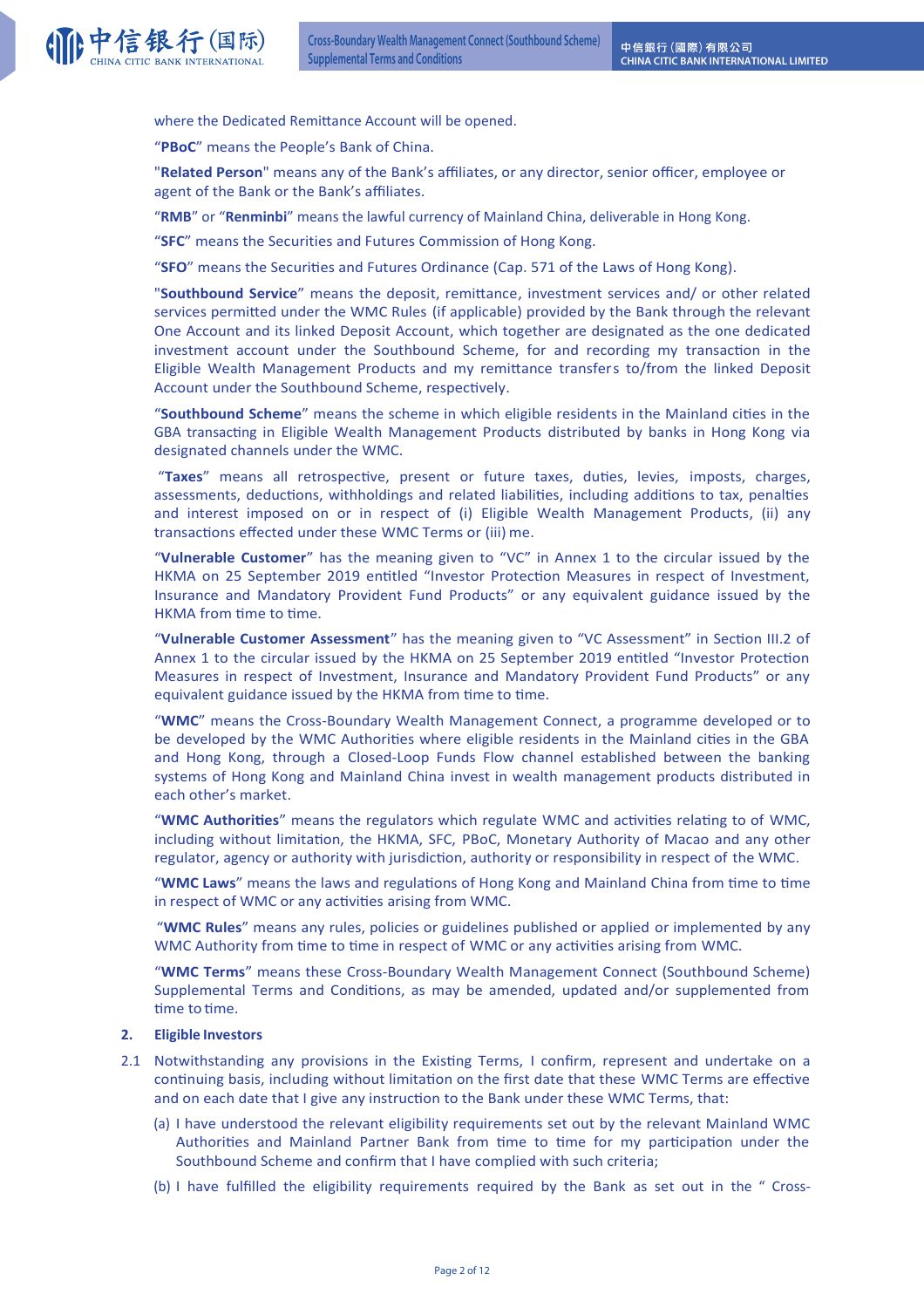Boundary Wealth Management Connect - Southbound Service Customer Declaration";

- (c) I am acting in my sole personal capacity and neither acting on behalf of any other person, nor in any joint capacity or on behalf of any corporate entity or body;
- (d) I am not a Vulnerable Customer;
- (e) I have not maintained, and will not open, any other dedicated investment accounts for the purposes of the Southbound Scheme with the Bank or any other eligible Hong Kong bank(s) which is/are financial institution(s) of the Hong Kong banking industry which meet the criteria set by the WMC Authorities under the Southbound Scheme; and
- (f) other than the Dedicated Remittance Account, I have not maintained, and will not open, any other dedicated remittance accounts for the purposes of the Southbound Scheme with the Mainland Partner Bank or any other eligible Mainland bank(s) which is/are financial institution(s) of the Mainland banking industry in the GBA which meet the criteria set by the WMC Authorities under the Southbound Scheme.
- 2.2 I acknowledge and understand that the Mainland Partner Bank is responsible for verifying satisfaction of the criteria set out in Clause  $2.1(a)$  and the Bank will receive and rely on confirmation from the Mainland Partner Bank in respect of such criteria to determine my eligibility. I further acknowledge that the One Account and its linked Deposit Account in connection with the Southbound Service cannot be maintained nor can any transactions made with the Bank under the Southbound Scheme until the Bank has received confirmation of my eligibility from the Mainland Partner Bank.
- 2.3 I acknowledge and accept that I am responsible for confirming that I am not a Vulnerable Customer and the Bank will rely on my confirmation given to the Bank or the Mainland Partner Bank to determine my eligibility. I further acknowledge that the One Account and its linked Deposit Account in connection with the Southbound Service cannot be maintained nor can any transactions made with the Bank under the Southbound Scheme until the Bank has received confirmation that I am not a Vulnerable Customer.
- 2.4 I authorize the Bank to conduct any enquiry or check on me for the purpose of ascertaining and verifying my identity, creditworthiness, ongoing eligibility and Vulnerable Customer Assessment in connection with the Southbound Service or such purpose which the Bank deems fit and other information at the time of opening of the One Account and its linked Deposit Account in connection with the Southbound Service and at any time throughout the continuance of the One Account in connection with the Southbound Service. The Bank may refuse to open the One Account and its linked Deposit Account in connection with the Southbound Service and/or close such account which has been opened for me without giving any reason in its absolute discretion.
- 2.5 I represent and undertake on a continuing basis that I will notify the Bank forthwith upon any material changes to any information in respect of my eligibility and Vulnerable Customer Assessment as required by the WMC Laws and WMC Rules under the Southbound Scheme. Without limiting the Bank's other rights as set out in these WMC Terms including the Bank's right to close the One Account and its linked Deposit Account in connection with the Southbound Service and terminate these WMC Terms in its absolute discretion, the Bank may allow me to continue to hold or allow me to terminate the One Account and its linked Deposit Account in connection with the Southbound Service.
- 2.6 I acknowledge that after verifying my eligibility for participating in the Southbound Scheme, the Bank may open a new account in my name in connection with the Southbound Service and no existing bank accounts that I hold with the Bank (including any other One Accounts and Deposit Accounts) may be used for the purpose of the Southbound Service. I acknowledge and understand the One Account and its linked Deposit Account in connection with the Southbound Service should be used only for deposit, remittance and investment purposes under the Southbound Scheme and should not be used for the provision of any other services of the Bank. I further acknowledge and consent that the Bank will confirm with the Mainland Partner Bank whether the opening of the One Account and its linked Deposit Account in connection with the Southbound Service is successful and my particulars, including but not limited to the account numbers of my One Account and its linked Deposit Account in connection with the Southbound Service.
- 2.7 I acknowledge that any existing or prior relationship between myself and the Bank in respect of any account opened and/or maintained with the Bank or services provided by the Bank are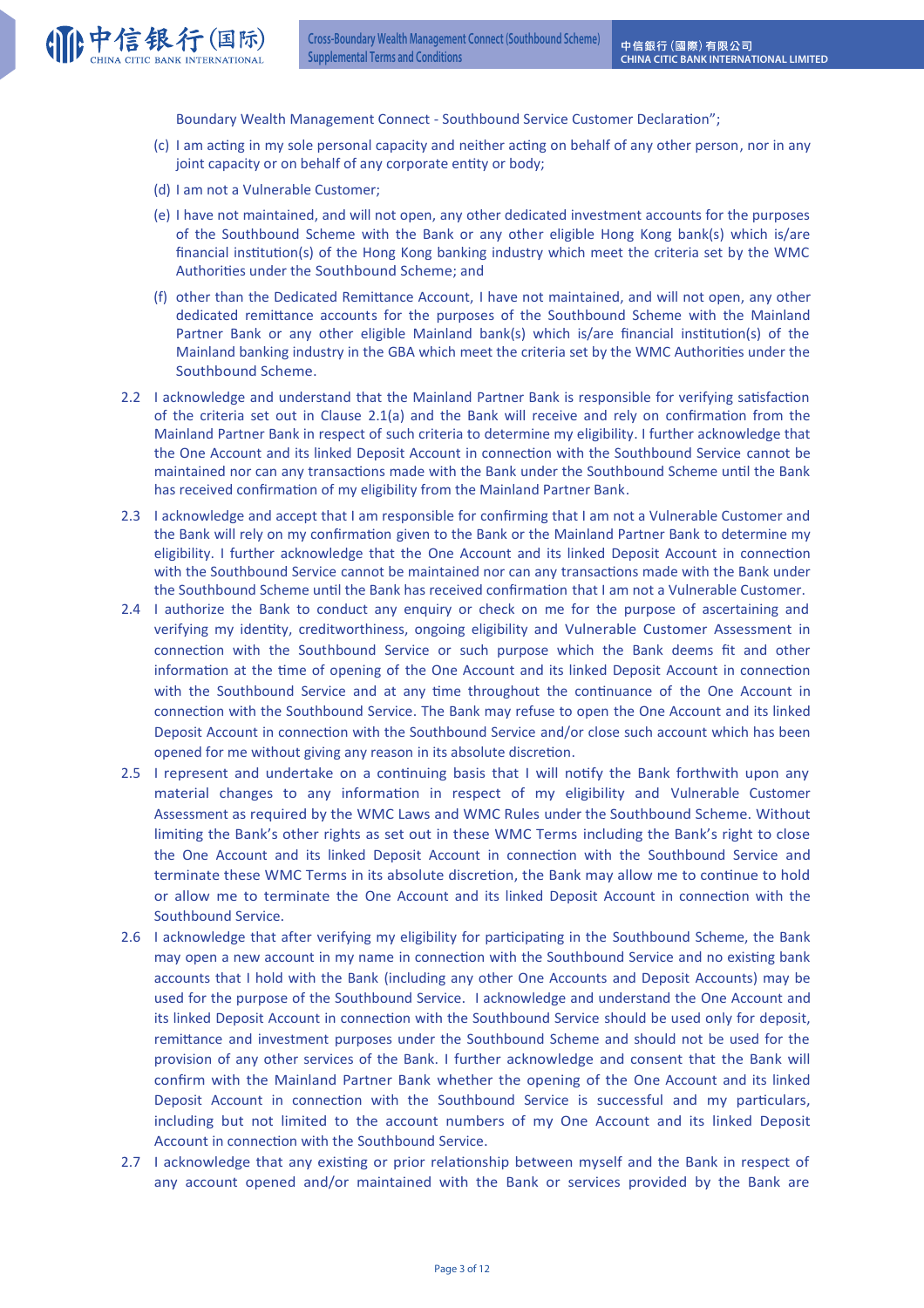independent and separate from these WMC Terms and the Southbound Service. I will be required to comply with the relevant terms and conditions (including eligibility requirements) of each separate account opened and/or maintained with the Bank or service provided by the Bank without prejudice to complying with these WMC Terms for the Southbound Service.

## **3. Compliance with WMC Laws and WMC Rules**

- 3.1 The Southbound Service will be subject to all WMC Laws and WMC Rules, certain of which are referred to in Appendix 1.
- 3.2 These WMC Terms highlight certain key features of Southbound Scheme as of the date hereof. The Bank is not liable for any inaccuracies or misstatements in the information set out in Appendix 1. These WMC Terms do not purport to cover all WMC Laws and WMC Rules. I understand that I shall be fully responsible for understanding and complying with all WMC Laws and WMC Rules and for any consequences of the Southbound Scheme. The Bank will not, and does not intend to, advise me on any WMC Laws or WMC Rules. For further information, I shall refer to the web pages on the HKMA and PBoC websites relating to the Southbound Scheme from time to time and other relevant sources.
- 3.3 The Bank shall have the right to apply any procedures or requirements in respect of the Southbound Service which it determines in its absolute discretion to be necessary or desirable for the purpose of compliance with any WMC Laws, WMC Rules or market practice. Neither the Bank nor any Related Person shall have any liability for any losses or risks which may result directly or indirectly from such procedures or requirements.
- 3.4 The Bank may, in its absolute discretion, and in certain circumstances must, refuse to execute any instruction given by me, if (for example, and without limitation):
	- 3.4.1 such instruction is not compliant with any WMC Laws or WMC Rules or if the Bank reasonably believes that such instruction may not be compliant with any WMC Laws or WMC Rules or if the Bank is required by the WMC Authorities not to accept such instruction;
	- 3.4.2 in respect of any inward remittance from the Dedicated Remittance Account to the One Account and its linked Deposit Account in connection with the Southbound Service, when the Aggregate Quota or the Individual Investor Quota as set out in Appendix 1 has been exceeded;
	- 3.4.3 in respect of any outward remittance from the One Account and its linked Deposit Account in connection with the Southbound Service to the Dedicated Remittance Account, where I do not have sufficient funds in the One Account linked Deposit Account in connection with the Southbound Service to settle the outward remittance; and
	- 3.4.4 in respect of any transaction instruction in any Eligible Wealth Management Products, where I do not have sufficient funds in the One Account and its linked Deposit Account in connection with the Southbound Service to settle any payment obligation.

Neither the Bank nor any Related Person shall have any liability for any losses or risks which may result directly or indirectly from such refusal.

- 3.5 Without limitation to the foregoing, the Bank may in its absolute discretion suspend, terminate or limit my ability to access the Southbound Service through the Bank without advance notice to me, including but not limited to where requested or directed by any WMC Authority.
- 3.6 In the event that the Bank is notified by any WMC Authority of any non-compliance and breaches of the WMC Laws and WMC Rules by the Bank and the Bank is restricted or suspended from engaging in the WMC or the Southbound Scheme, the Bank will handle my investments and assets in the One Account and its linked Deposit Account in connection with the Southbound Service in accordance with the instructions issued by the HKMA, including but not limited to retaining my invested Eligible Wealth Management Products until redemption upon maturity and remittance of the relevant funds back to the Mainland upon maturity or withdrawal of my investments within a specified time limit.
- 3.7 In the event that the Bank is notified by any WMC Authority that there is reasonable cause to believe that I have failed to comply with or have breached any WMC Laws and WMC Rules, I shall, upon the request of the Bank provide such information (including translations into Chinese if requested by the Bank) as the Bank may reasonably request to enable the Bank to assist the relevant WMC Authority to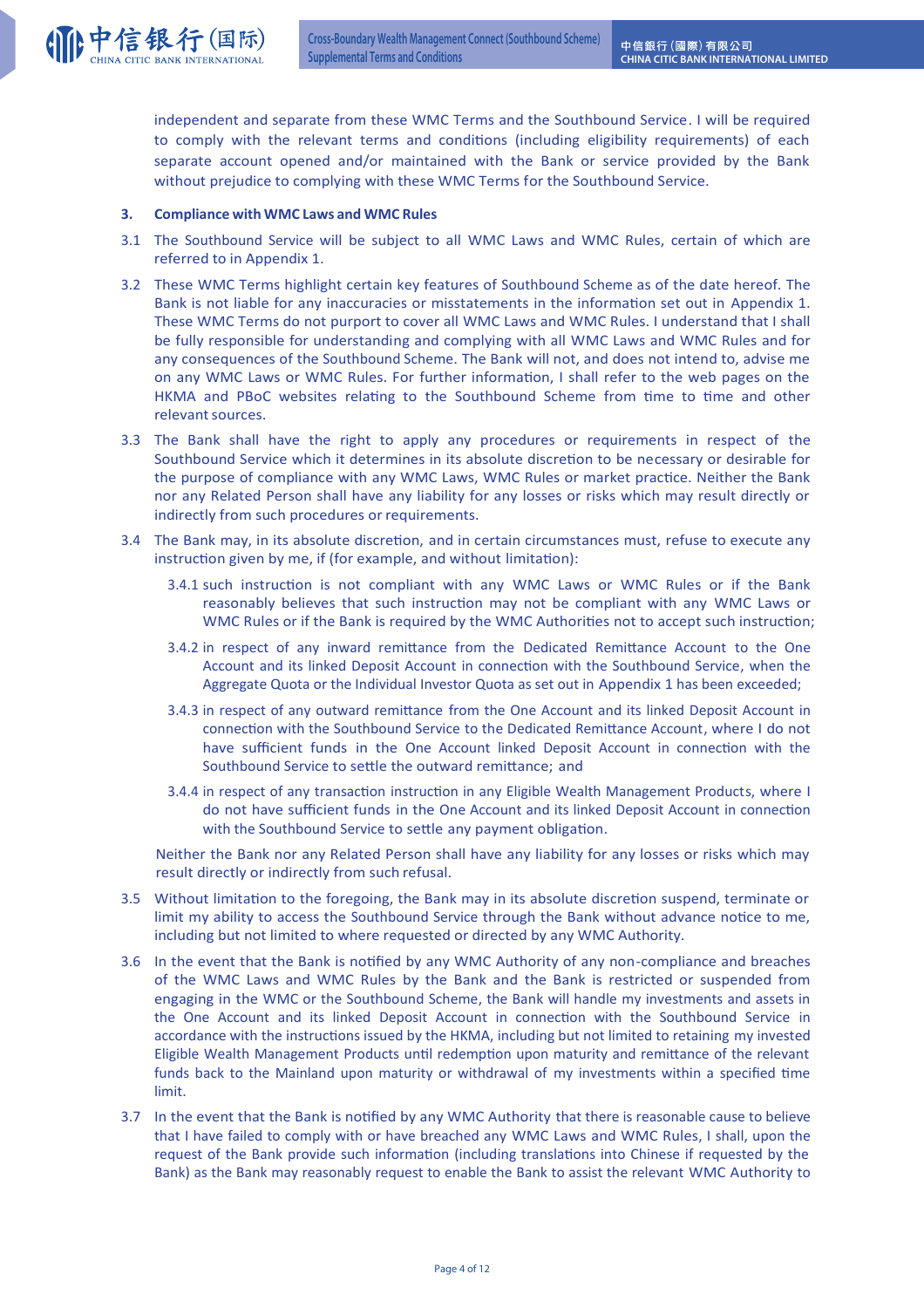

assess whether there is any non-compliance or breach of the WMC Laws and WMC Rules and/or the extent of any non-compliance or breach.

3.8 In the event that the Bank becomes aware of any non-compliance and breaches of the WMC Laws and WMC Rules conducted by me (including but not limited to becoming aware that I have possessed more than one dedicated remittance account or dedicated investment account under the Southbound Scheme), I acknowledge that, the Bank is under an obligation to file a report with the HKMA regarding such non-compliance and breach. Subject to the review by the relevant WMC Authorities, the Bank may suspend or revoke, terminate or limit my ability to access the Southbound Scheme and to perform any other actions as instructed by the relevant WMC Authorities, including but not limited to disposing the Eligible Wealth Management Products held in my One Account and its linked Deposit Account in connection with the Southbound Service, terminating my One Account and its linked Deposit Account in connection with the Southbound Service, allowing me to hold the invested Eligible Wealth Management Products until redemption at maturity while forbidding my transaction in any new Eligible Wealth Management Products in the One Account and its linked Deposit Account in connection with the Southbound Service.

## **4. Risk Disclosure Statements and Acknowledgement**

- 4.1 I acknowledge my understanding and acceptance of the risks and statements in this Clause 4 and these WMC Terms by instructing the Bank in respect of any transaction in connection with the Southbound Service.
- 4.2 I acknowledge that I have read and understood the risk disclosure statements and other information set out in Appendix 1 and that I understand my obligations set out in such Appendix 1 including any consequences of a breach of WMC Laws or WMC Rules.
- 4.3 I acknowledge that there is a risk of prohibition from remittance of funds to/from the One Account linked Deposit Account in connection with the Southbound Service and transacting in Eligible Wealth Management Products and that my remittance instructions or transaction instructions in Eligible Wealth Management Products may not be accepted.

### Arrangements with Mainland Partner Bank

- 4.4 I acknowledge and understand that the Bank is not and does not serve or hold itself out as the representative or agent of the Mainland Partner Bank in Hong Kong for any purposes in connection with the Southbound Scheme.
- 4.5 I acknowledge and understand that the Mainland Partner Bank is not an authorized institution under the Banking Ordinance (Chapter 155 of the laws of Hong Kong) and is not subject to the supervision of the HKMA, and that the Mainland Partner Bank cannot carry on in Hong Kong any banking business or business of taking deposits. Any deposits maintained with the Mainland Partner Bank are not protected under the Deposit Protection Scheme in Hong Kong. If the Bank ceases its relationship with the Mainland Partner Bank in connection with the Southbound Service, the Bank shall notify me and handle my investments and assets in the One Account and its linked Deposit Account in connection with the Southbound Service in accordance with the WMC Laws or WMC Rules and/or the instructions issued by the WMC Authorities.

### Close-Loop Funds Flow under Southbound Scheme

- 4.6 I acknowledge and understand that the One Account together with the linked Deposit Account in connection with the Southbound Service and the Dedicated Remittance Account with the Mainland Partner Bank will be bound to each other to form a one-to-one matching to ensure a closed-loop funds flow under the Southbound Scheme. I acknowledge the associated risks in connection with such Closed-Loop Funds Flow arrangements as described in more details in Clause 4.7 below.
- 4.7 I acknowledge and understand that the "closed-loop" funds flow arrangement under the Southbound Scheme ("**Closed.Loop Funds Flow**") means that the One Account and its linked Deposit Account in connection with the Southbound Service will only be used for deposit, remittance and investment purposes under the Southbound Scheme, which includes transferring or receiving funds to/from the Dedicated Remittance Account with the Mainland Partner Bank in RMB, purchasing Eligible Wealth Management Products or receiving investment returns and/or any accrued interests arising from the Eligible Wealth Management Products. Other than the foregoing purpose, I undertake that I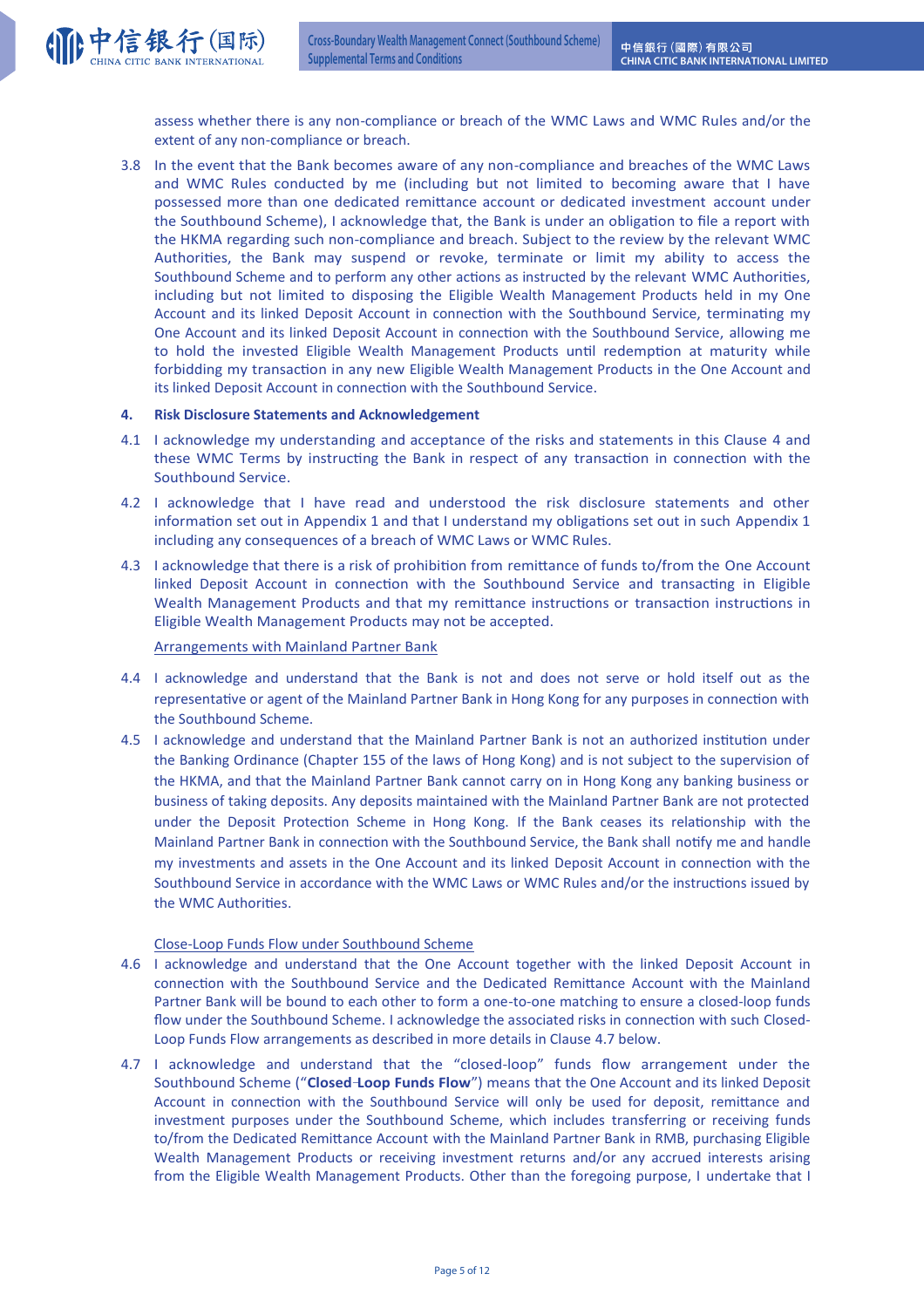will not apply the One Account and its linked Deposit Account in connection with the Southbound Service for any other purposes, including but not limited to transferring funds from the One Account and its linked Deposit Account in connection with the Southbound Service to other accounts (whether in Hong Kong or otherwise), withdrawing cash, drawing cheques or cashier orders from the linked Deposit Account in connection with the Southbound Service or using funds and investment holdings in the One Account together with the linked Deposit Account in connection with the Southbound Service for purposes such as pledging such amounts or using such amounts as leverage or guarantee.

- 4.8 To the extent the Eligible Wealth Management Products from time to time include Time Deposits, I acknowledge and understand that the Time Deposits via the linked Deposit Account in connection with the Southbound Service shall be subject to the Closed-Loop Funds Flow such that on the maturity date of such Time Deposits or upon a withdrawal before the maturity date, all principal and interest payable (if any) may only be credited to the Deposit Account in connection with the Southbound Service and any instructions to the contrary shall not be accepted by the Bank under any circumstances.
- 4.9 I acknowledge and understand that cross-boundary remittances between the Deposit Account in connection with the Southbound Service and the Dedicated Remittance Account with the Mainland Partner Bank can only be conducted through the CIPS in accordance with the payment instructions set out in the WMC Rules and WMC Laws. I acknowledge that neither the Bank nor any Related Person shall be liable for any loss, liability or third party claim or demand that I may suffer directly or indirectly as a result of any delay, default or errors of the CIPS. For the avoidance of doubt, any transactions carried out by me through the Dedicated Remittance Account with the Mainland Partner Bank are subject to the WMC Laws and WMC Rules in Mainland China.
- 4.10 I acknowledge and accept that any transactions in the Eligible Wealth Management Products will be subject to separate eligibility requirements and risk disclosures specified in the relevant Offering Document of such Eligible Wealth Management Product. The Bank may, in its absolute discretion, refuse to execute any of my transaction instructions in the Eligible Wealth Management Products.
- 4.11 I acknowledge and accept that my transaction instructions in connection with the Southbound Service shall comply with the WMC Rules, WMC Laws and all applicable laws in Mainland China and Hong Kong, including but not limited to the laws and regulations in relation to foreign exchange control and reporting. I acknowledge that neither the Bank nor any Related Person shall be liable for any loss, liability or third party claim or demand in connection to my violation of any of the WMC Rules, WMC Laws and all applicable laws in Mainland China and Hong Kong.

## Disclaimer of the Bank's liability

(1)中信银行(国际)

- 4.12 I acknowledge and agree that neither the Bank nor any Related Person shall be liable for any loss (including consequential loss), damage, expense, liability or third party claim or demand that I may suffer directly or indirectly as a result of the transactions in respect of Eligible Wealth Management Products or other services under the Southbound Scheme to me by the Bank including, without limitation, due to any transaction based on my instructions, the materialisation of any of the risks described in Appendix 1 or any action or inaction by the Bank or any Related Person in connection with the Southbound Service. The Bank may not be able to unwind any transaction based on my instructions, and I acknowledge that I also take note of the settlement arrangements under the Southbound Scheme, including but not limited to quota restrictions described in Appendix 1.
- 4.13 I acknowledge and accept that none of the WMC Authorities or their respective directors, employees and agents shall be responsible or held liable for any loss or damage directly or indirectly suffered by the Bank or any Related Person, me or any other third party arising from or in connection with (i) any transactions of Eligible Wealth Management Products; (ii) any transactions in connection with the Southbound Service; (iii) any amendments, making or enforcement of the WMC Rules; or (iv) any action taken by a WMC Authority in discharge of its supervisory or regulatory obligations or functions (including any action taken in respect of abnormal remittance and/or transaction activities).

### Client information

4.14 I acknowledge and accept that the Bank to collect, use and otherwise process my basic personal information, personal identity information, personal property information and other Client information related to: (a) all transaction records recording the inflow and outflow of funds,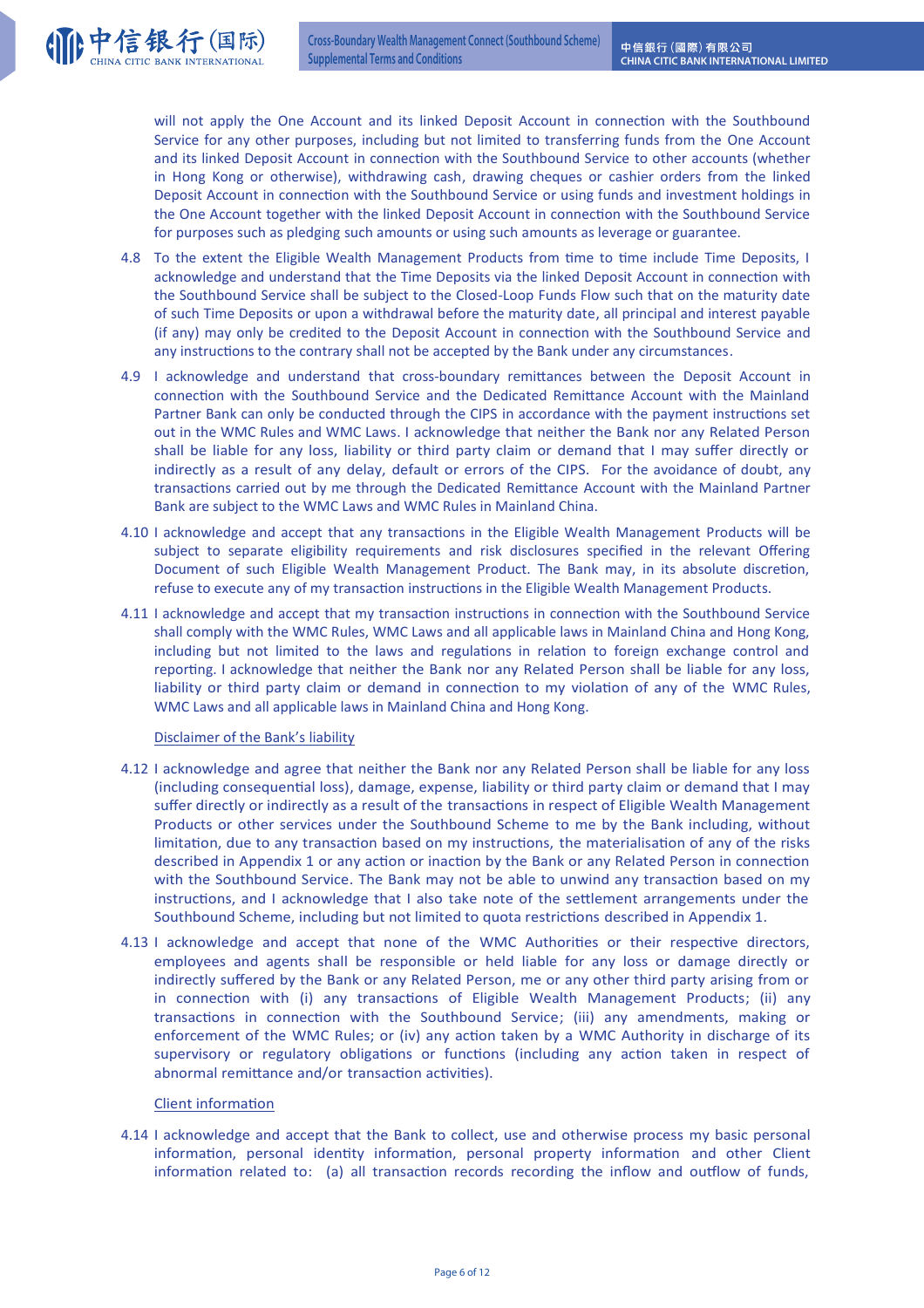interest and dividend, (b) my account information in relation to the Southbound Scheme, (c) sales of the Eligible Wealth Management Products including the products, product categories, product lists, product risk ratings and their changes (if any), (d) customer complaints and (e) compliance with the relevant regulatory requirements as otherwise required under the WMC Rules or the WMC Laws or the Personal Data (Privacy) Ordinance (Chapter 486 of the laws of Hong Kong) (the "Client Information") in accordance with the Bank's 'Notice to Customers and Other Individuals Relating to the Personal Data (Privacy) Ordinance and the Code of Practice on Consumer Credit Data' (the "Personal Data Notice") for the purpose of provision of the Southbound Service and/or for compliance with the applicable law (including the requirements under the WMC Rules or the WMC Laws).

- 4.15 I acknowledge and agree that the Bank may provide the Client Information to the following recipients for the purpose of the Southbound Service and/or for compliance with the applicable law (including the requirements under the WMC Rules or the WMC Laws) in accordance with the Personal Data Notice:
	- (a) for the purpose of compliance review and auditing by the WMC Authorities, to the WMC Authorities in accordance with WMC Laws or WMC Rules:
	- (b) to the China CITIC Bank Corporation Limited; and
	- $(c)$  others as permitted by, and for the purposes according to, the Personal Data Notice.
- 4.16 I acknowledge and agree that the Bank may retain the Client Information for such period of time as necessary for provision of the Southbound Service and/or compliance with applicable law (including the requirements under the WMC Rules or the WMC Laws), and may store Client Information locally or overseas.
- 4.17 I acknowledge that, by contacting the Bank through the means provided in the Personal Data Notice, I can exercise my rights in respect of the Client Information. In respect of the Client Information provided to the China CITIC Bank Corporation Limited, I acknowledge that I may contact the China CITIC Bank Corporation Limited.
- 4.18 I acknowledge that if I do not provide consent to these Client Information Clauses, I may not be able to use the Southbound Service.
- 4.19 These Client Information Clauses are supplemental to and do not limit the Bank's right to collect, use, store, provide or otherwise process the Client Information in accordance with the Personal Data Notice.

## **Complaints**

(1)中信银行(国际)

4.20 I acknowledge that if I am dissatisfied with the Bank's service under the Southbound Scheme, I have the right to make complaints (including complaints involving Eligible Wealth Management Product and the selling process) against the Bank under the Southbound Scheme. If I have any complaints in respect of any cross-boundary remittances under the Southbound Scheme, I acknowledge that I may make such complaint to the Mainland Partner Bank directly or that I may inform the Bank which may refer the complaint to the Mainland Partner Bank for follow-up.

### **5.** Representations

- 5.1 I make the representations set out in this Clause 5.1 to the Bank on a continuing basis:
	- 5.1.1 that I am aware of and shall comply with all WMC Laws and WMC Rules to which I may be subject;
	- 5.1.2 that the execution of any instruction I give to the Bank shall not result in any breach of any WMC Laws or WMC Rules; and
	- 5.1.3 that I understand and have assessed the risks relating to Southbound Scheme and I am willing to undertake the risks relating to Southbound Scheme.
- 5.2 I make further representation to the Bank on each date I instruct a remittance in connection with the Southbound Service that I do not know of any fact that might impair the validity of such remittance transaction and that I have full authority to receive, deal with and give instructions, authorisations or declarations in respect of the same.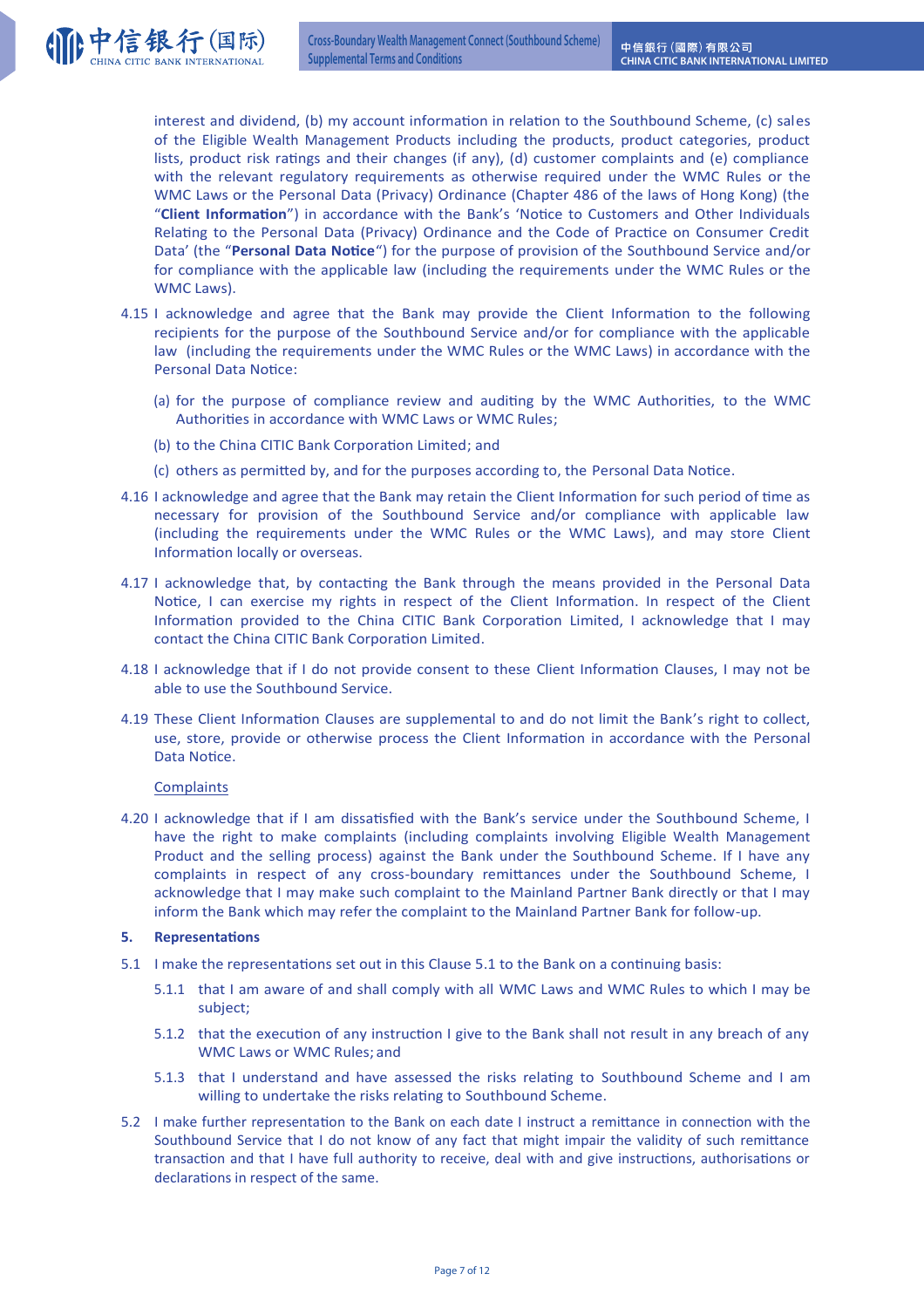## **6.** Distribution of Eligible Wealth Management Products

- 6.1 I acknowledge that the Bank has the discretion to determine the scope of product offerings to be distributed by the Bank as Eligible Wealth Management Products under the WMC Laws and/or WMC Rules from time to time and will conduct product due diligence in respect of the distribution of Eligible Wealth Management Products under the Southbound Scheme and risk assessment on me to ensure that the risk profiling result is valid in any transaction in connection with the Southbound Service. The Bank will notify me when there is a risk mismatch in certain transactions (i.e. the risk rating of the product is higher than my risk profiling result) and I can choose whether to proceed with such transaction.
- 6.2 Subject to Clause 6.3, any transactions in the Eligible Wealth Management Products under the Southbound Scheme are carried out on an "execution-only" basis, i.e. execution as per my instructions. Nothing in the Bank's provision of the Southbound Service shall constitute solicitation or recommendation or an offer of any transaction in any Eligible Wealth Management Products or active marketing of the Bank's WMC services to the public in Mainland China.
- 6.3 The Bank may, in accordance with relevant Hong Kong laws and regulations, make solicitation or recommendation in respect of the investment services under these WMC Terms, which must be reasonable in the circumstances and with reference to the suitability obligations under the relevant guidance issued by the SFC from time to time, if I am present in Hong Kong. For non-face-to-face communication, I will only provide confirmation that I am present in Hong Kong if I am actually in Hong Kong and the Bank may rely on my confirmation that I am present in Hong Kong for the purpose of obtaining the investment services under these WMC Terms.

## **7.** Remittance and Investment Handling

- 7.1 The Bank will handle client orders for remittance and investment services fairly under the Southbound Scheme. The Bank may aggregate my orders for remittance and investment services with the orders of any other client or of its affiliates when the Bank processes such orders. This may sometimes operate to my disadvantage and, because of the quota restrictions described in Appendix 1, may result in my order only being partially executed or not at all.
- 7.2 In addition to these WMC Terms on remittance handling, I acknowledge and agree to also be bound by the terms in the Terms and Conditions on Remittance Service.

### **8.** Cross-boundary Remittance and Currency Conversion

I acknowledge and understand that:

- 8.1 All cross-boundary remittances between the Deposit Account in connection with the Southbound Service and the Dedicated Remittance Account are conducted in RMB, subject to the quota restrictions described in Appendix 1.
- 8.2 Notwithstanding any provisions in the Existing Terms, where it is necessary to convert one currency to another pursuant to these WMC Terms, such conversion may be carried out automatically by the Bank in a commercially reasonable manner without prior notice to me. Any risk, loss or cost (including fees, charges and/or commissions) in connection with or resulting from any conversion of one currency into another currency pursuant to these WMC Terms shall be borne by me.
- 8.3 Notwithstanding any provisions in the Existing Terms, where the Bank determines that there is insufficient liquidity in RMB to execute an outward remittance instruction from the Deposit Account in connection with the Southbound Service to the Dedicated Remittance Account in connection with the Southbound Service, the Bank may, in its sole and absolute discretion, reject my instructions for outward remittance to the Dedicated Remittance Account in connection with the Southbound Scheme and I shall be notified of such rejection as soon as possible.
- 8.4 For the avoidance of doubt, the settlement currencies of the Eligible Wealth Management Products are not restricted to RMB and can be denominated in any currency specified by the Eligible Wealth Management Products from time to time, including but not limited to Hong Kong dollars, RMB and other foreign currencies. Regardless of the settlement currencies of the Eligible Wealth Management Products being invested, funds should be converted into RMB at or about the time the remittance application is processed by the Bank on the debit date, unless a currency exchange rate has been pre-arranged and agreed between myself and the Bank for a remittance application, in which case the currency exchange transaction will be effected at such rate when exiting the relevant investments and funds are remitted back to the Dedicated Remittance Account.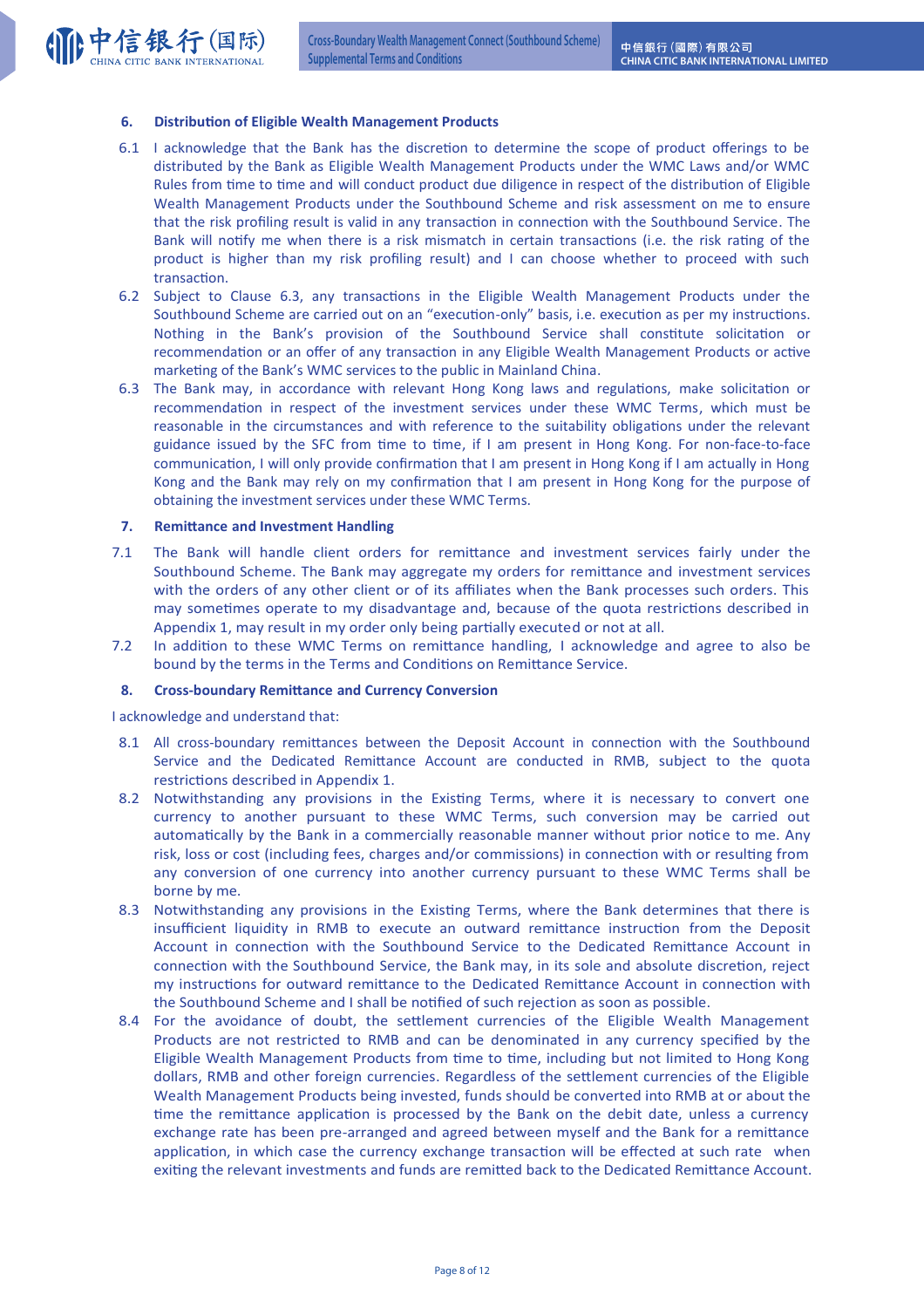- 8.5 The Bank may provide foreign exchange services to me under the Southbound Service for purchasing Eligible Wealth Management Products denominated in Hong Kong dollars and foreign currencies.
- 8.6 The Bank will notify me within a reasonable time upon receipt of any inward remittance or information of instructions on any outward remittance, containing information on the remitted amount, the exchange rate applied to the remitted amount (where applicable), details of any commissions or charges payable and any other relevant information such as when the remittance funds will usually reach its destination (as applicable). Proceeds of an inward remittance may not be credited to the Deposit Account in connection with the Southbound Service on the same day the Bank receives the remittance if the Bank does not receive it before the relevant cut-off time set by the Bank.
- 8.7 Upon completion of the outward or inward remittance, a record of each such transaction will be shown in the regular account statements provided by the Bank.

## **9. Indemnity**

(11 中信银行(国际)

9.1 In addition and without prejudice to any of its rights under the Existing Terms, I will indemnify the Bank and any of their directors, officers and employees (together, the "**Indemnified Parties**") on a full indemnity basis against any claims, demands, actions, proceedings, damages, costs, expenses, losses and all other liabilities whatsoever arising directly or indirectly from the Indemnified Parties providing any services in respect of my transaction instructions in connection with the Southbound Service, including, without limitation, (a) any Taxes resulting from any transaction in connection with the Southbound Service, including but not limited to any transactions in Eligible Wealth Management Products, (b) the materialisation of any risk referred to in Appendix 1, (c) any legal costs which any of the Indemnified Parties may incur in connection with any instruction given by me, (d) any fees or expenses payable to CIPS arising from the cross-boundary remittances, (e) any violation of the applicable laws or misrepresentations made by me, or (f) any costs incurred in connection with the Southbound Scheme.

## **10. Fees and Taxation**

- 10.1 I acknowledge and accept responsibility for paying all fees, charges and levies and shall comply with any filing or registration obligations as may be required under any WMC Laws or WMC Rules in relation to, among others, any Eligible Wealth Management Products and any dividends or entitlements in respect of the Eligible Wealth Management Products held in the One Account and its linked Deposit Account in connection with the Southbound Service.
- 10.2 I shall be responsible for paying all Taxes, and I shall be required to comply with any filing or registration obligations, in each case as may be required under any WMC Laws or WMC Rules in connection with the Southbound Service and any investment gains or entitlements in respect of such Eligible Wealth Management Products.
- 10.3 In the event the Bank is required under WMC Laws or WMC Rules to pay any Taxes, the Bank may notify me whenever necessary and request that I provide the Bank with relevant information as the Bank may deem necessary to fulfill its obligations. I must provide to the Bank, promptly on such request, such information and documents such as but not limited to costs of my purchase of the Eligible Wealth Management Products, my tax status or residence. The Bank may withhold or deduct relevant Taxes from any amount due to me and I will remain liable for any shortfall.
- 10.4 In the event the Bank does not receive any requested information from me within a reasonable period of time to fulfill its obligations, the Bank shall be forthwith entitled in our absolute discretion, without further notice or demand to me, to satisfy any obligation of the Bank or me to pay or account for any amounts in respect of any Taxes by selling, realizing or otherwise dealing with, in such manner as the Bank in its absolute discretion may determine, all or part of any property held by the Bank for any purpose in any of my accounts held with the Bank, and to apply the proceeds in reduction of all or part of my liability to any tax authority or the Bank.
- 10.5 The Bank shall have no responsibility to verify the accuracy of the information provided by me and is entitled to rely on such information to fulfil the Bank's or my obligations.
- 10.6 The Bank shall have no liability whatsoever for the lack of any tax relief, or any failure to obtain the benefit of any tax credit.

## **11. Liability**

11.1 Notwithstanding any other provision in these WMC Terms, neither the Bank nor any Related Person shall be responsible for and shall have no liability to me for any damage, liability or loss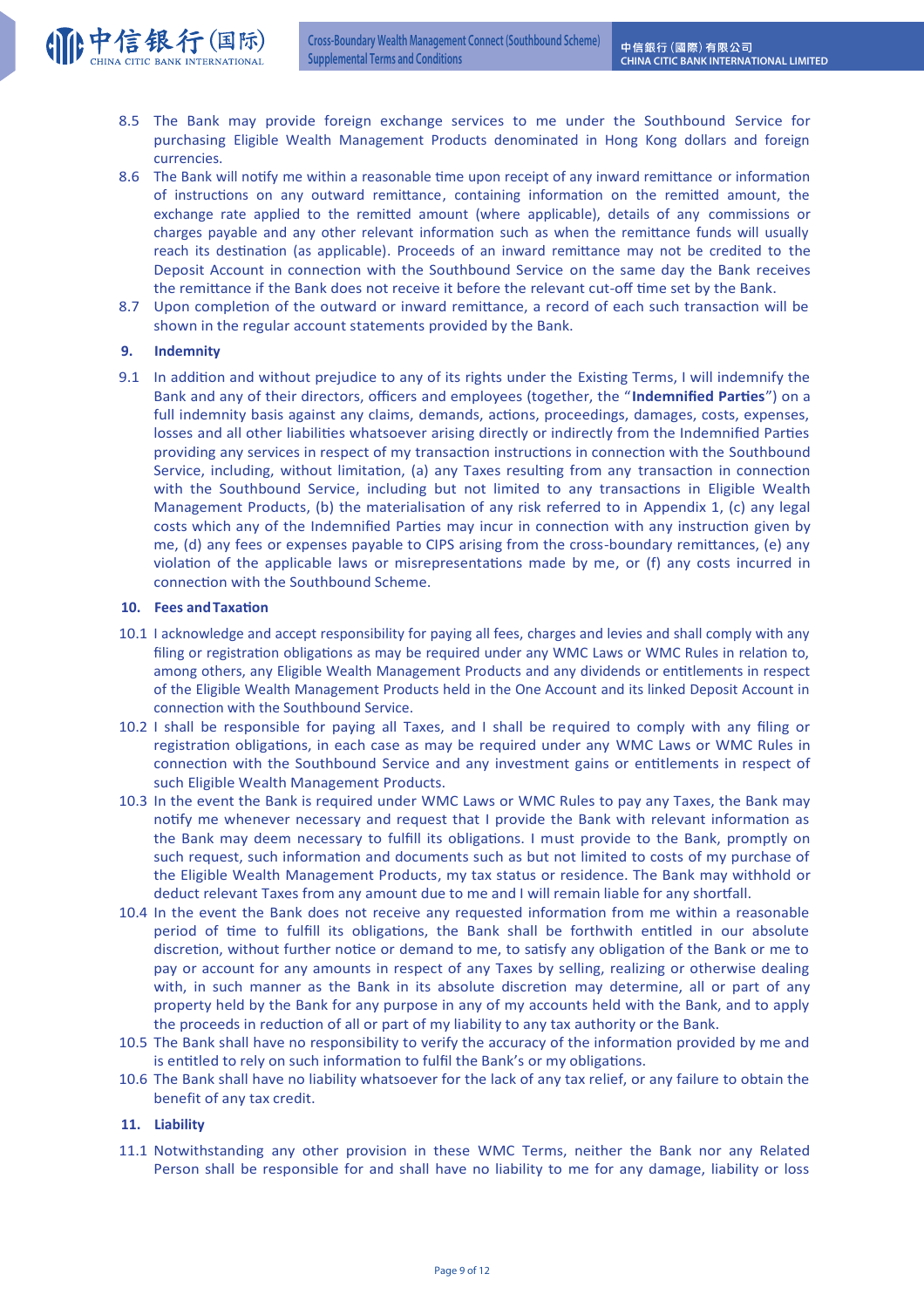(including loss of profit) unless such damage, liability or loss is a direct result of the Bank's or a Related Person's fraud, wilful default or gross negligence.

# **12.** Termination

- 12.1 I agree and acknowledge that the Bank may at any time introduce and/or vary any new services or delete/terminate these WMC Terms. Clauses 3 (Compliance with WMC Laws and WMC Rules), 4 (Risk Disclosures and Acknowledgment), and 9 (Indemnity) shall survive termination of these WMC Terms.
- 12.2 On the termination of these WMC Terms, the Bank shall deliver all Eligible Wealth Management Products and funds held in the One Account and its linked Deposit Account in connection with the Southbound Service in accordance with my instructions. If I fail to give instructions, the Bank shall continue to hold the Eligible Wealth Management Products and/or funds in the One Account and its linked Deposit Account in connection with the Southbound Service for such fee(s) as the Bank may in its sole discretion determine. The Bank shall in any event be entitled to retain such Eligible Wealth Management Products and/or funds in the One Account and its linked Deposit Account in connection with the Southbound Service as the Bank may in its sole discretion determine in order to complete any transaction required to be settled on my behalf.
- 12.3 If I wish to terminate the One Account and its linked Deposit Account in connection with the Southbound Service, I shall give instructions to the Bank to redeem all the Eligible Wealth Management Products invested and funds in the One Account and its linked Deposit Account in connection with the Southbound Service and remit all funds to the Deposit Account in connection with the Southbound Service back to the Dedicated Remittance Account with the Mainland Partner Bank. Under such circumstances, I should ensure that no Eligible Wealth Management Products or funds remain in the One Account and its linked Deposit Account in connection with the Southbound Service prior to termination of the One Account and its linked Deposit Account.

## **13. Miscellaneous**

- 13.1 I will pay fees, charges and expenses in respect of these WMC Terms in accordance with the Bank's fee scale from time to time in force.
- 13.2 I will execute any further documents and provide any materials and/or information as the Bank may reasonably request to enable the Bank to perform its duties and obligations under these WMC Terms which may become necessary as and when the WMC Laws or the WMC Rules are amended from time to time.
- 13.3 I will provide all information (including translations into Chinese, if required) to the Bank which the Bank requests if such information is requested by any WMC Authority, or any regulatory authority or any organisation (whether within or outside Hong Kong) with which WMC Authority has entered into an information sharing arrangement or agreement. I acknowledge that, my failure to comply with this provision may, amongst other things, result in a suspension of my ability to access the Southbound Scheme through the Bank.
- 13.4 I hereby confirm that the Bank has explained to me and I have received and read the English or Chinese versions of these WMC Terms and that I understand and accept these terms. In the event of discrepancy between the Chinese version and the English version of these WMC Terms, the English version shall, insofar as the discrepancy relates to these WMC Terms, prevail. If any provision in these WMC Terms shall be held to be illegal, invalid or unenforceable, in whole or in part, the provision shall apply with whatever deletion or modification is necessary so that the provision is legal, valid and enforceable and gives effect to the commercial intention of the parties.
- 13.5 No failure or delay by either party in exercising any right or remedy provided under these WMC Terms shall operate as a waiver of it, nor shall any single or partial exercise of any right or remedy preclude any other or further exercise of it or the exercise of any other right or remedy. Any waiver of a breach of these WMC Terms shall not constitute a waiver of any subsequent breach.
- 13.6 The Bank may at any time vary, delete, replace, add or amend these WMC Terms upon prior written notice to me in accordance with the requirements of applicable codes, guidelines and laws including the WMC Laws and WMC Rules, as amended from time to time.

### **14.** Governing Law and Jurisdiction

- 14.1 These WMC Terms shall be governed by Hong Kong law.
- 14.2 The parties agree to submit to the exclusive jurisdiction of the Hong Kong courts in relation to any dispute arising under or in connection with these WMC Terms.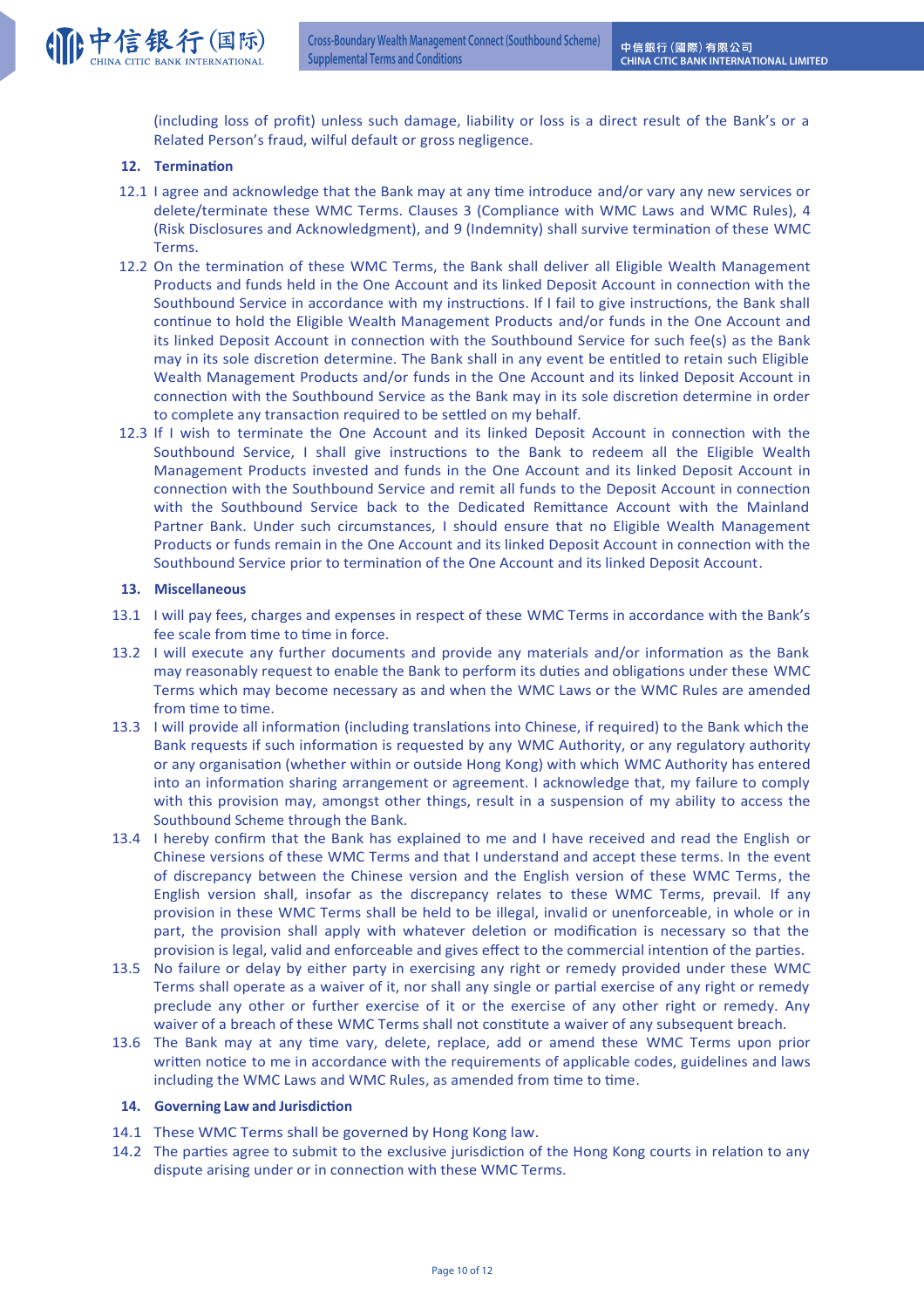

# Appendix 1: Risk Disclosure Statements and Other Information relating to Cross-Boundary Wealth **Management Connect (Southbound Scheme)**

This Section describes some of the key risk factors and other information concerning the Southbound Scheme. This Section does not disclose all the risks and other significant aspects of Southbound Scheme through WMC. I acknowledge that I understand the nature and risks of WMC and Southbound Scheme and I should consider carefully (and consult my own advisers where necessary) whether transacting in Eligible Wealth Management Products is suitable for me in light of my circumstances. The decision to participate in the Southbound Scheme and invest in Eligible Wealth Management Products is mine, but I should not invest unless I fully understand and am willing to assume the risks associated with the Southbound Scheme and am able to comply with all relevant WMC Laws and WMC Rules. I acknowledge the risks and agree to the terms set out in this Section. I am responsible for monitoring changes in the WMC Laws and WMC Rules and complying with any new requirements.

The Bank does not represent that the information set out in this Section is up to date, and does not undertake to update the information set out in this Section. In addition, the Bank does not provide any warranty with respect to such information and no such information is to be construed as legal, financial or tax advice of any kind by it.

## **1 Quota Restrictions**

Remittances from the Dedicated Remittance Account with the Mainland Partner Bank to the One Account linked Deposit Account in connection with the Southbound Service under the Southbound Scheme are subject to certain quota controls as described below. As a result, there is no assurance that inward remittance from the Dedicated Remittance Account can be accepted through the Southbound Scheme.

## *Aggregate Quota*

There is an aggregate quota for the Southbound Scheme under the WMC Laws and WMC Rules (the "Aggregate Quota") set by the WMC Authorities. The Aggregate Quota and its calculation logic may change from time to time without prior notice and investors are advised to refer to the HKMA and PBoC websites and other information published by the HKMA and PBoC for up-to-date information.

The usage of the Aggregate Quota under the Southbound Scheme is calculated on a net basis as follows:

Usage of the Aggregate Quota under the Southbound Scheme =  $A - B$ 

### **Where:**

A means the cumulative remittances from the Mainland to Hong Kong from all eligible Mainland banks under the Southbound Scheme; and

**B** means the cumulative remittances back to the Mainland from all eligible Hong Kong banks under the Southbound Scheme.

When the Aggregate Quota has been exceeded, the Bank cannot accept inward remittance from the Dedicated Remittance Account with the Mainland Partner Bank, which may result in the instructions for remittance from the Mainland Partner Bank to the One Account linked Deposit Account in connection with the Southbound Service to be put on hold or rejected.

### *Individual Investor Quota*

There is an individual investor quota for each eligible investor under the Southbound Scheme under the WMC Laws and WMC Rules (the "Individual Investor Quota") set by the WMC Authorities. The Individual Investor Quota may change from time to time without prior notice and investors are advised to refer to the HKMA and PBoC websites and other information published by the HKMA and PBoC for up-to-date information.

The usage of the Individual Investor Quota under the Southbound Scheme is calculated on a net basis as follows:

Usage of the Individual Investor Quota under the Southbound Scheme =  $X - Y$ 

**Where:** 

**X** means the cumulative remittances from the Dedicated Remittance Account to the One Account in connection with the Southbound Service; and

Y means the cumulative remittances from the One Account linked Deposit Accountin connection with the Southbound Service back to the Dedicated Remittance Account.